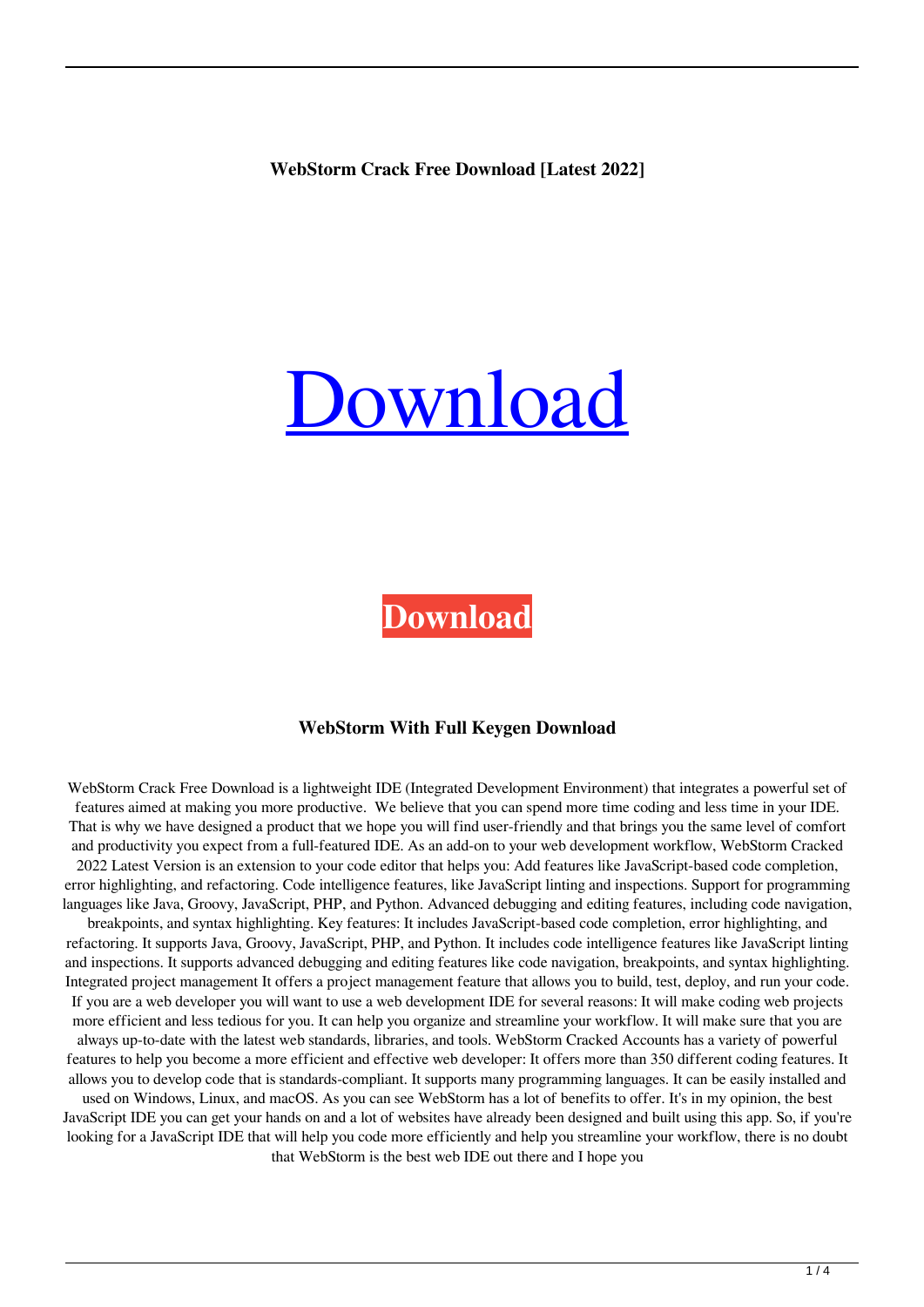### **WebStorm Free [32|64bit]**

1. Ethical Reflection and Decision-Making This module introduces the central themes in the study of academic ethics: the philosophical underpinnings of ethical reflection and decision-making; the norms of ethical conduct and attitudes that are considered critical to the development of responsible and ethical decision-making in the digital age; the practical approaches and tools for reflecting on one's conduct in the online environment and resolving conflict in one's actions; and the use of appropriate technology in the study of ethical issues. Students consider theoretical and practical approaches to various ethical problems including plagiarism, digital citizenship, protecting academic integrity, and plagiarism in online assignments. The module also encourages self-reflection on one's online presence and examines the connections between ethical reflection and attitudes that encourage a more ethical online presence. 2. Digital Tools and Technologies for Research This module introduces students to the range of digital tools and technologies used in various areas of modern research, including access to, and use of, online repositories of primary and secondary materials; design, construction, and analysis of software and Web applications; use of Web data collection tools; and use of social media for data collection and analysis. Students consider the ethical issues raised by the use of digital tools and technologies, especially those that use personal data. Students learn about the cultural dimensions of digital data and how to create and maintain a trustworthy digital footprint, and they consider privacy, accessibility, and legal issues surrounding the use of digital media. Students are introduced to key research findings related to some of the ethical issues raised by the use of digital technologies, and they explore ethical frameworks for the conduct of research and scholarly communication in the digital age. Students practice ethical reflection and decision-making using a combination of theoretical concepts, practical approaches, and appropriate technological tools. They develop critical and creative skills that will be relevant throughout their university studies. ETHICS AND THE INTERNET: This course will introduce students to the ethical issues surrounding the use of the Internet and other digital technologies. An important aspect of this course will be the exploration of the many ethical theories and perspectives that give shape to decision making in this area. ETHICS IN ACTION: This course will demonstrate how issues of academic integrity arise in the online environment and offer practical examples of how these issues have been addressed within different academic contexts. Students will explore various ways of mitigating the risks of plagiarism and other forms of academic misconduct. The course will also explore research practices and research ethics, including the ways in which ethical issues arise in research conducted 77a5ca646e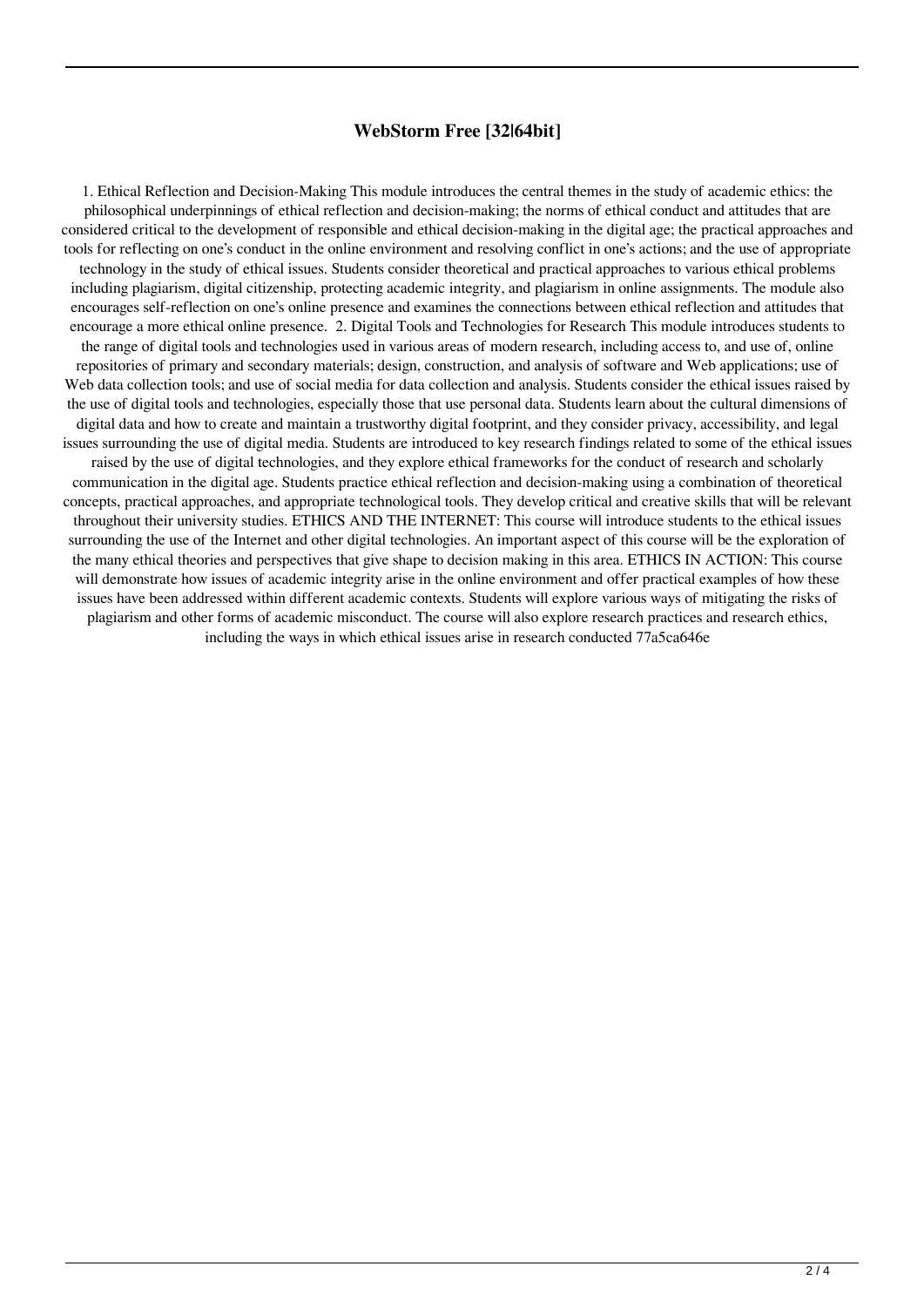## **WebStorm With Key**

With WebStorm, you have better editing and collaboration tools, new development features, improved debugging, plus more than 500 essential improvements to the JavaScript and web development experience. Now you can use your favorite editor to write JavaScript and enjoy an enhanced debugging experience while working with other developers on a project. And it's free! WebStorm gives you a fast, robust IDE that helps you write, debug, and collaborate more effectively. It features an intuitive, interactive editor that's optimized for writing JavaScript and HTML, including TypeScript, React, Vue, Angular, or Angular Universal. Want to write your JavaScript and HTML quickly and easily? Use the built-in support for TypeScript and Live Templates. Save time by using an integrated Debugger and watch your JavaScript become magically smart while in development. Pair your editor with WebStorm's powerful in-browser support for running Node.js, or include a Node.js workspace to debug and deploy your own Node.js projects. Or, build the frontend of your app with the Vue.js support and use the integrated support for Webpack and Live Reload to keep your app fast and interactive. Integrated debugging, live updates, and automatic code completion Our IDE comes with all the essentials you'll need to write, debug, and test your app: •JavaScript debugging and inspection Integrated debugging lets you step through your code and test conditions, just like you do in your browser. That means you can step into functions, classes, interfaces, and even objects to see their properties, interact with them, and navigate through their call stack. When you're done debugging, you can automatically step back out of the function and resume writing code without retyping it. •Live updates Watch your JavaScript become magically smart as it is debugged in the Integrated Debugger. Simply hover your mouse over any variable to see its current value and set to see it automatically updated as you type. There's no need to copy values out of the debugger, and variables will update in the editor as you type, so you can focus on writing code and not worrying about the context and state of the variables in the debugger. •Automatic code completion When you're ready to build your code, the IDE will suggest and provide the most useful options for what you're trying to accomplish. So you won't have to look things up in a separate reference. For instance, the app can show you what methods a class

### **What's New in the WebStorm?**

 Microsoft Visual Studio Code is a lightweight cross-platform code editor for programming. Supported languages: C, C++, C#, C++ Code folding,databases,datasources,database connection,database file,database file listing,database view,database table editor,database column,datasources,file listing,folding body,ind